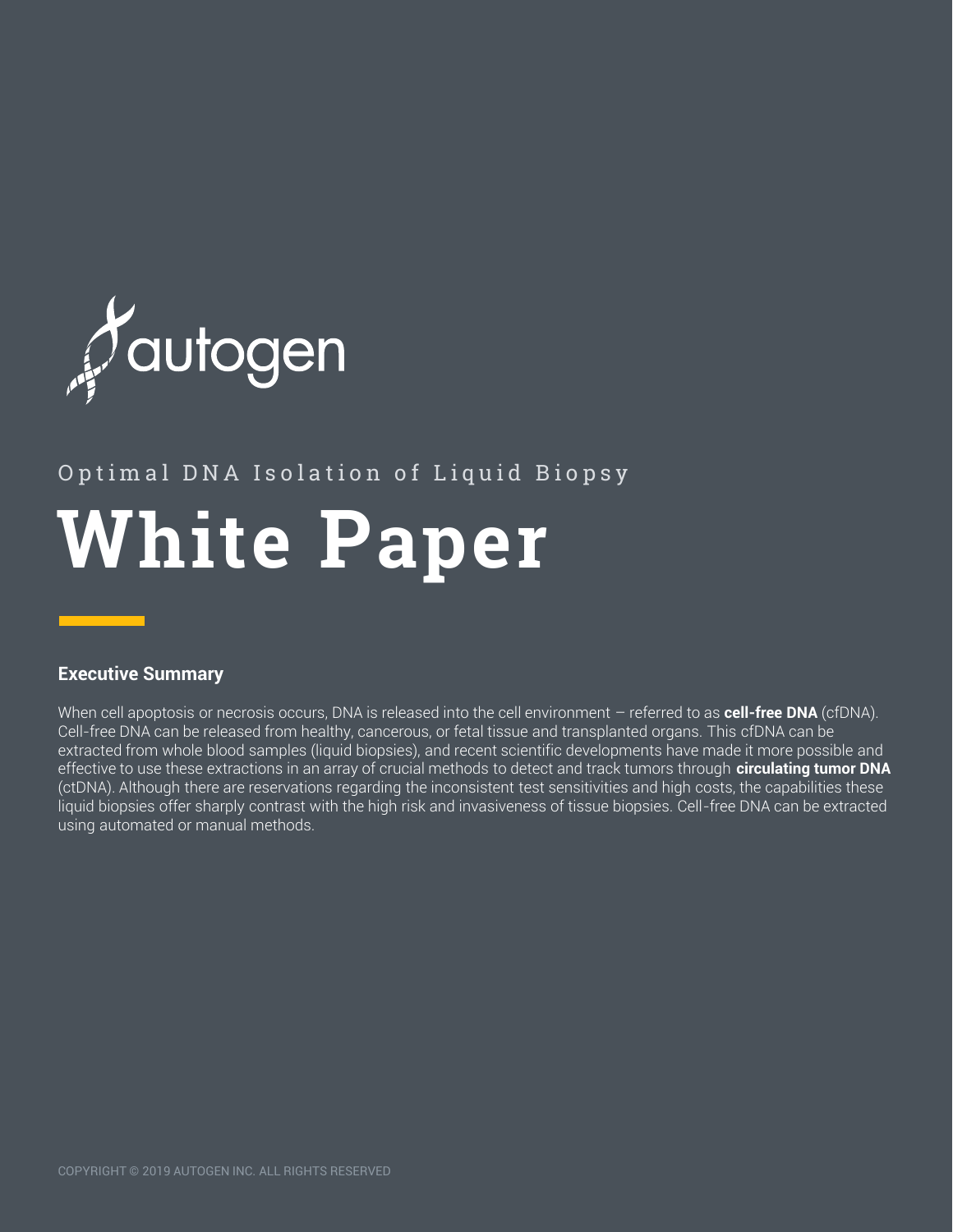#### **Discovery and Development of cfDNA Extraction**

Freely circulating DNA outside of cells was first discovered in 1948, but clinical application did not occur until 1997<sup>1</sup> , when the presence of Y-chromosomal DNA was detected in the plasma of women pregnant with male fetuses. This discovery allowed for earlier detection of a fetus's gender and any potential chromosomal aberrations. These findings garnered interest in cfDNA's applications for diagnosis and monitoring of cancer progression.

Circulating tumor DNA<sup>2</sup> specifically was first found in 1977. An initial hurdle was the difficulty in detecting the extremely low concentration of ctDNA within the cfDNA, resulting in unreliable test results. However, significant developments have been made in recent years to accurately detect and identify ctDNA in cfDNA extractions with highly developed sensitivity.

Cancer patients exhibit higher levels of cfDNA as compared to healthy individuals because tumors have a greater rate of cell turnover and higher presence of necrotic cells. Studies have found that the median concentration of cfDNA in plasma from those with solid tumors is three times as high as it is in healthy individuals<sup>1</sup>. The rate at which ctDNA is released into the bloodstream is dependent on the tumor burden and site – this also enables correlation of the level of ctDNA concentration with the tumor burden (i.e. there is a higher concentration as the tumor burden increases, and a lower one in response to treatment)<sup>1</sup>.

#### **Advantages and Benefits of Liquid Biopsies vs. Traditional Biopsies**

Among the various methods to detect cancer (tissue biopsies, medical imaging, and liquid biopsies), liquid biopsies lend themselves to easy sample procurement and obtainment of information crucial to cancer identification and progression. With the increasing interest and development in this area, it seems highly likely that liquid biopsies will become pricecompetitive with standard methods.

The primary tumor sample can only be obtained during surgical procedures, which requires specific instruments, venues, and faculty. In the case of insufficiently obtained material, patients face repeat procedures which are risky and dangerous.

Obtaining liquid biopsies is a minimally invasive method because liquid samples are easier and quicker to access and collect. This easier handling does not require surgical equipment and personnel and is also significantly less stressful and painful for patients – especially beneficial for patients who are frail, have damage to the tissue of the tumor site, have inoperable tumors, or are at risk of infection. Liquid biopsies in these cases are optimal. Accordingly, they also have fewer potential side effects because no invasive surgery is necessary. With liquid biopsies, doctors can obtain repeat samples to ensure continual monitoring of the tumor. Currently, liquid biopsies are most frequently taken through whole blood or urine samples, but as test sensitivities improve, it is likely that samples will be taken from body fluids closest to the tumor sites (e.g. saliva, pleural fluid, bronchoalveolar washings, etc.).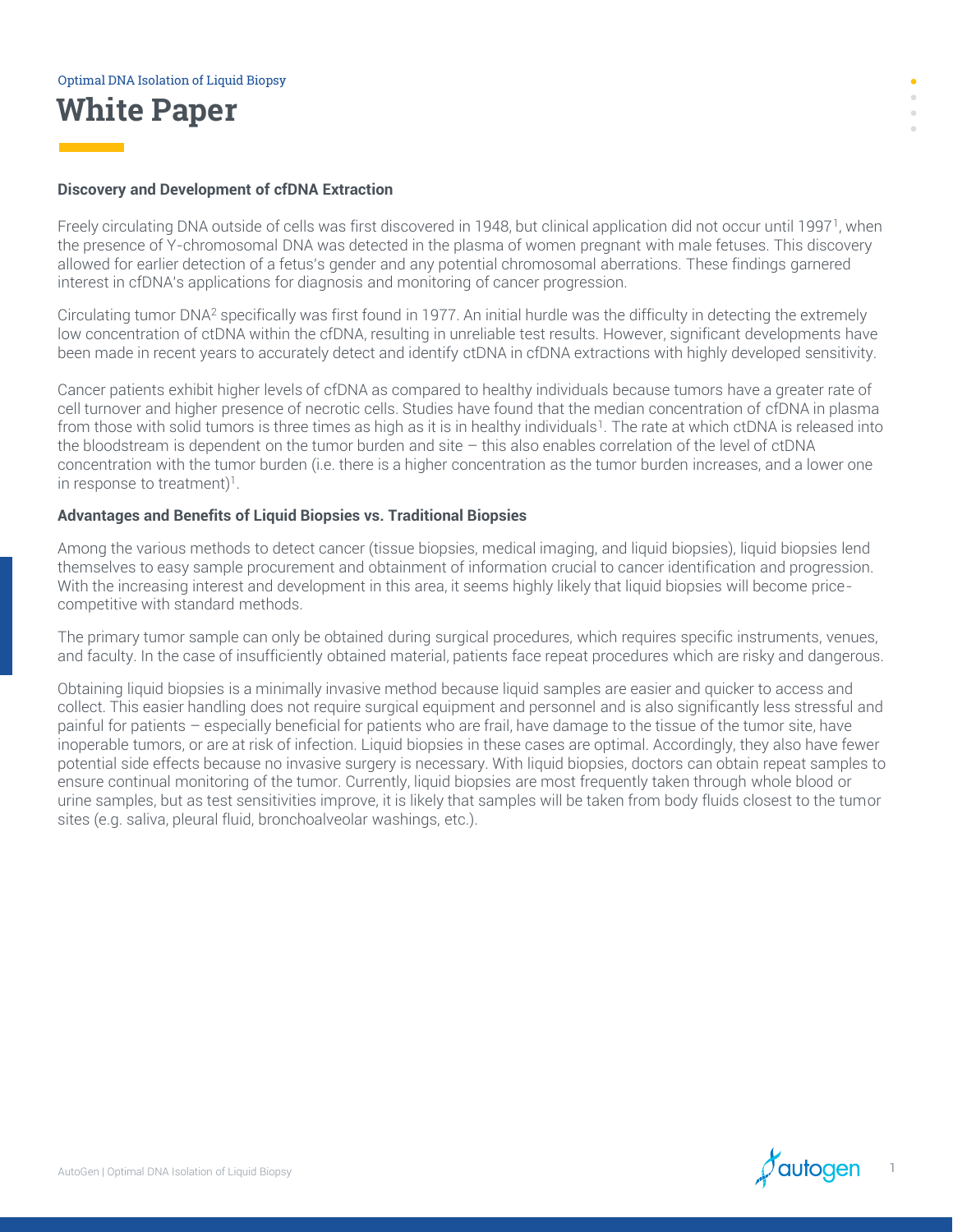Below is a table that compares the characteristics of a liquid biopsy vs. a tissue biopsy:

| <b>Parameters</b>                        | <b>Biopsy</b>                                                                                                                                                             | <b>(FFPE) Tissue Biopsy</b>                                                           |  |  |  |
|------------------------------------------|---------------------------------------------------------------------------------------------------------------------------------------------------------------------------|---------------------------------------------------------------------------------------|--|--|--|
| Accessibility                            | Ease of access                                                                                                                                                            | Surgical procedure                                                                    |  |  |  |
| Degree of Risk                           | Low risk                                                                                                                                                                  | Risk for infections and complications                                                 |  |  |  |
| Availability                             | Multiple sampling                                                                                                                                                         | Only through surgical procedure                                                       |  |  |  |
| Equipment                                | Blood collection, stabilization, and DNA extraction<br>tools                                                                                                              | Surgical venue and tools, sterile surrounding, and<br>subsequent DNA extraction tools |  |  |  |
| Time for DNA Extraction<br>on XTRACT 16+ | 1.2 <sub>hr</sub>                                                                                                                                                         | 2.7 <sub>hr</sub>                                                                     |  |  |  |
| Downstream                               | gPCR, ddPCR, NGS, DNA methylation analysis                                                                                                                                | gPCR, ddPCR, NGS, DNA methylation analysis                                            |  |  |  |
| Possible Applications                    | Early detection of ctDNA for high risk patients                                                                                                                           | Imaging followed by diagnosis and obtaining<br>biopsy sample                          |  |  |  |
|                                          | Comparison of mutation in primary tumor vs.<br>liquid biopsy followed by disease progression<br>monitoring and therapy monitoring for best<br>possible therapy adjustment | Analysis of primary tumor, detection of<br>mutations, and therapy adjustments         |  |  |  |

One of the greatest benefits of cfDNA extraction is that it enables temporal identification and tracking of the tumor's progression. The implications of this capability are far-reaching. With easy accessibility to multiple samples and cfDNA's half-life of a few hours, it is a much more dynamic and timely way to monitor the progression of the tumor and monitor therapy response. Higher sensitivity also allows for earlier detection of cancerous cells, which results in more timely treatment. This can potentially contribute to a higher survival rate. Not only does this granular sensitivity improve detection capabilities in the preliminary stages and support risk stratification and choice of treatment, but this also helps uncover residual disease and the regression of dormant cells post-treatment by identifying tumor-specific and new somatic mutations in the cfDNA<sup>1</sup>.

#### **Challenges of cfDNA Extraction**

Because this is a newer field, every step (from sample collection to analysis to storage methodologies) needs to be standardized to obtain routine, consistent analyses and results. Larger clinical trials also need to be held according to standardized procedures, and guidelines for defining biomarkers for tumor types will also need to be developed.

Cell-free DNA requires careful, precise handling because of its small fragment sizes and half-life. Material stabilization after sample obtainment is crucial – since the circulating cfDNA is approximately only 170bp and has a short half-life of a few hours, it can be degraded easily by DNase present in the plasma. Plasma preparation needs to be done as quickly as possible to avoid exposure to room temperature for a long period of time.

As congruency between biopsy samples and cfDNA mutational patterns is not 100% perfect, analyses will require certain guidelines for defining tumor variants. This may require multiple samples from the same patient to account for variation, and there is currently a limited number of commercially available biomarker detection systems. In addition, the upfront costs of liquid biopsies for clinical use should be carefully considered (training and potentially hiring personnel, and procuring equipment).

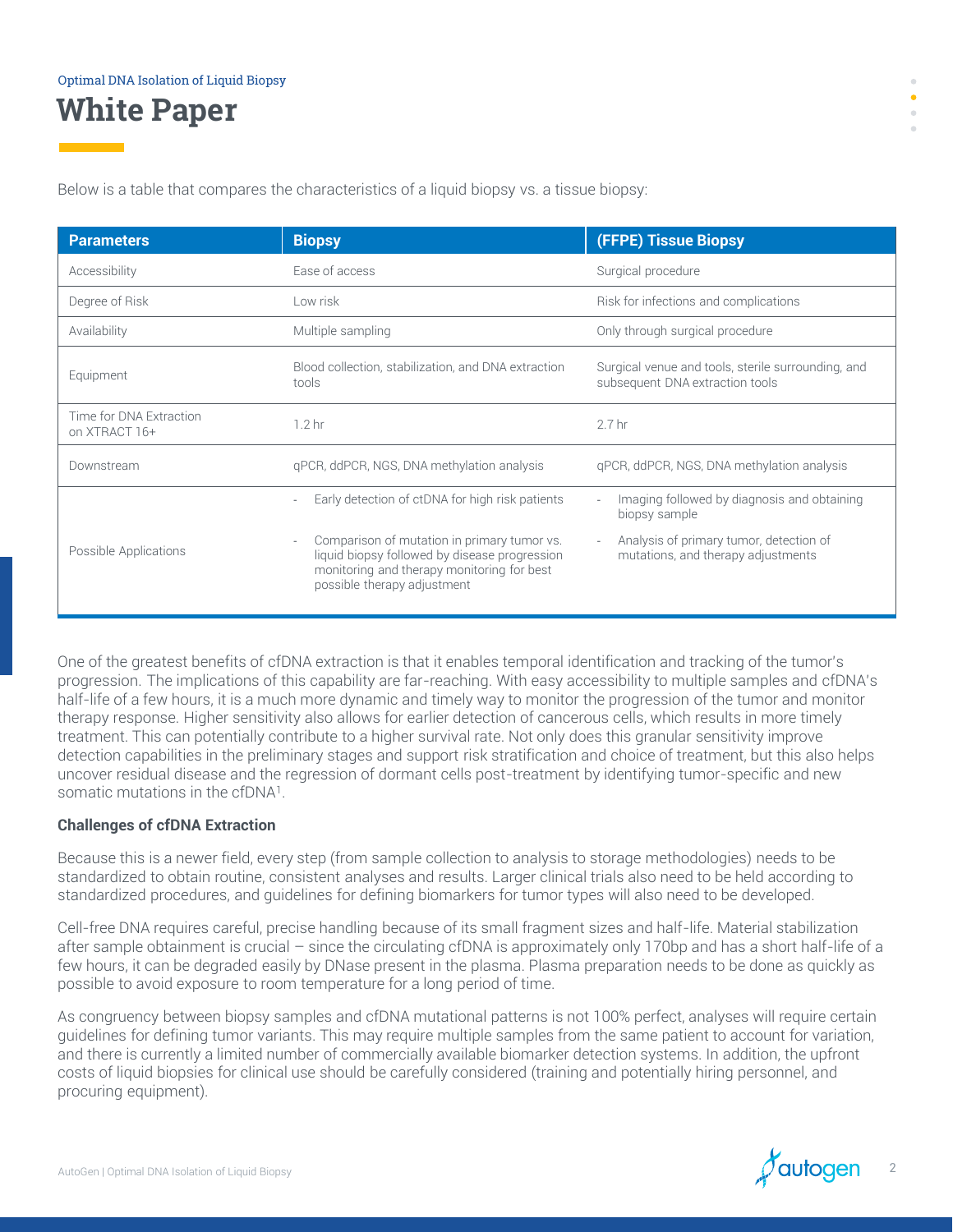#### **Automated vs. Manual cfDNA Extraction**

There are both automated and manual extraction options that differ further with various starting volumes of plasma, urine, serum, or saliva. Aside from an extraction robot or a manual kit, equipment for obtaining blood samples (EDTA/STRECK tubes) and preparation, stabilization, and storage of these samples are indispensable. After the samples are properly prepared, extraction is performed either on an automated robotic platform or manually using the appropriate kit.

The benefits of automated cfDNA extraction are many:

- Can be implemented in future routine diagnostics as automation is crucial for standardization
- Reduces human error, resulting in higher reliability and consistency
- Increases daily throughput and produces comparable total yields
- Automation spares hands-on-time, freeing up technicians' time so that efficiency and productivity in the lab increases

On the other hand, manual extraction does allow for more flexibility in minimizing elution volume to potentially increase the concentration of cfDNA.

AutoGen, a provider of fully automated workflow solutions, assessed an array of competing products with its flagship XTRACT 16+.

| <b>Company</b> | Kit                                                   | Hands-on<br>Time* (approx.)   | <b>Sample</b><br><b>Number</b> | <b>Instrument</b>                      | <b>Procedure</b>   | <b>Time</b>    | Volume (µl)     | <b>FFPE</b><br><b>Protocol</b> | <b>UV Light</b> |
|----------------|-------------------------------------------------------|-------------------------------|--------------------------------|----------------------------------------|--------------------|----------------|-----------------|--------------------------------|-----------------|
| AutoGen        | <b>XTRACT Liquid</b><br>Biopsy Kit (4ml)              | $10 \text{ min}$              | $16$ /run                      | XTRACT 16+                             | Fully<br>Automated | 1.2h           | 4000            | yes                            | yes             |
| Qiagen         | QIAsymphony DSP<br>Circulating DNA Kit                | $10 \text{ min}$              | 96/run                         | QiaSymphony                            | Fully<br>Automated | 6h             | 2000 or<br>4000 | no                             | yes             |
| Qiagen         | F71 ccfDNA Midi<br>Kit                                | $5 \text{ min}$<br>$20$ min** | $14$ /run                      | F7I Advanced<br>XL                     | Semi-<br>Automated | 1 <sub>h</sub> | 5000**          | yes                            | no              |
| Perkin Elmer   | NextPrep-Mag™<br>cfDNA Kit                            | $20 \text{ min}$              | 24/run                         | chemagicTM<br>360<br><i>instrument</i> | Semi-<br>Automated | 1.5h           | 5000            | no                             | no              |
| Promega        | Maxwell® RSC<br>ccfDNA Plasma Kit                     | $10 \text{ min}$ *            | $16$ /run                      | Maxwell 16<br><b>RSC</b>               | Semi-<br>Automated | 1h             | $1000***$       | yes                            | no              |
| Roche          | cobas® cfDNA<br>Sample<br>Preparation Kit             | 60 min                        | 24 per kit                     |                                        | Manual             | 1.5h           | 1000            | yes                            | n/a             |
| Bioo           | NextPrep-Maq™<br>cfDNA Isolation Kit                  | 15 min                        | 50 per kit                     |                                        | Manual             | 0.5h           | $3-5$ ml        | yes                            | n/a             |
| Promega        | cfPure® Cell Free<br><b>DNA Extraction Kit</b>        | 50 min                        | 25 per kit<br>for 5 ml         |                                        | Manual             | 1.25h          | 5 <sub>m</sub>  | yes                            | n/a             |
| <b>Roche</b>   | QIAamp®<br><b>Circulation Nucleic</b><br>Acid DNA Kit | 60 min                        | 50 per kit                     |                                        | Manual             | 1.5h           | $1-5$ ml        | yes                            | n/a             |

\*instrument loading (buffer, plastic)

\*\* manual enrichment

\*\*\*additional protocol with 4000μl available

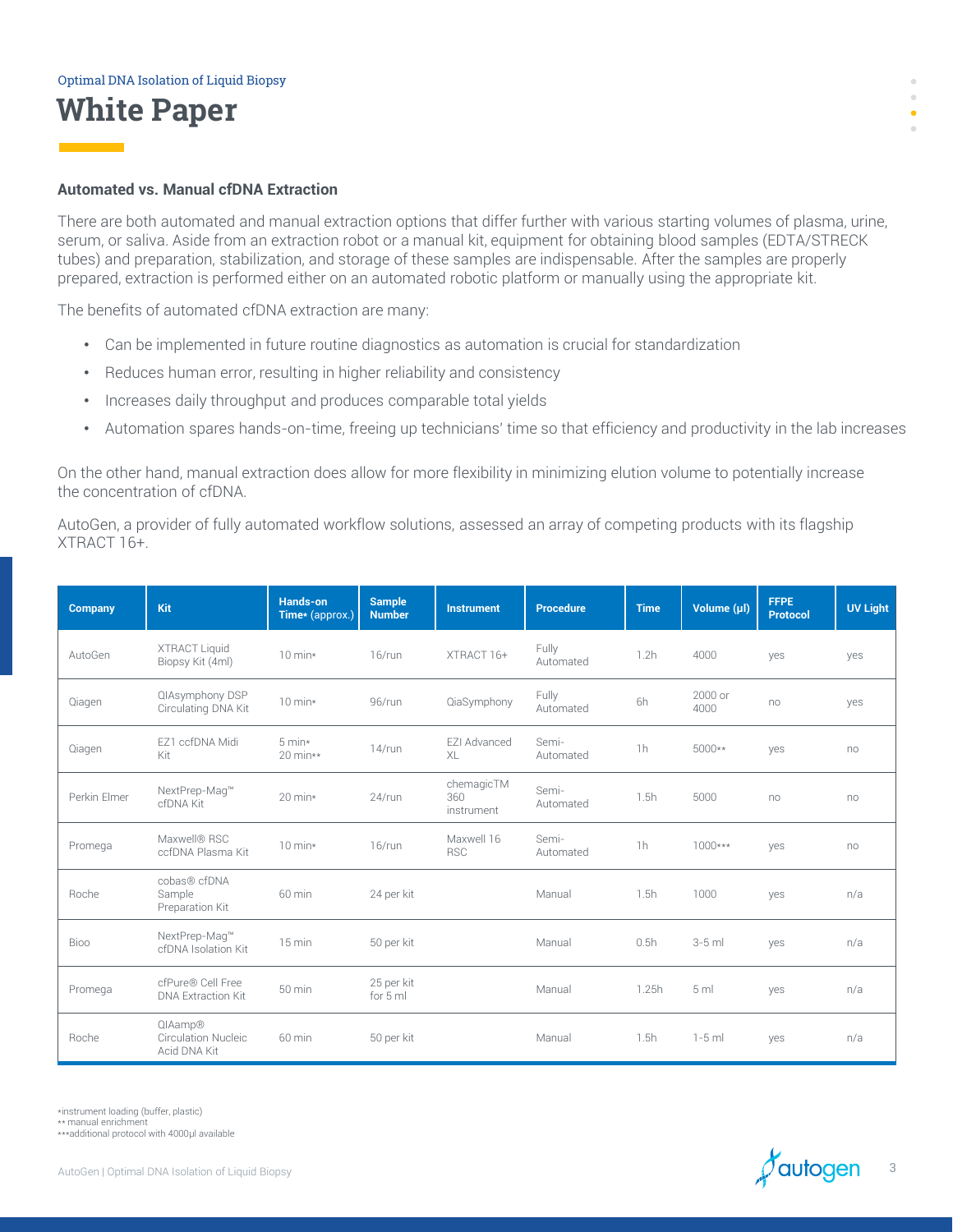# **White Paper** Optimal DNA Isolation of Liquid Biopsy

Overall, these instruments partly offer semi-automated processes with lower volumes of starting materials. In comparison, the XTRACT 16+ offers full automation, is highly effective and reliable, and shows competitive acquisition and operating costs. When the process of DNA extraction from tissue biopsies is compared to the automated extraction of cfDNA extraction from liquid biopsies, the difference in resources and time is evident.

In order to standardize and control cfDNA extraction, laboratories can control their cfDNA extraction by micro-capillary electrophoresis methods such as TapeStation or Agilent Bioanalyzer, control concentrations, and do spike-in controls for PCR-based downstream applications.

#### **Conclusion and Looking Forward**

It is clear that with the continuing development and decreasing costs of utilizing cfDNA extraction to detect, treat, and monitor cancer progression and therapy, liquid biopsies will soon become a standard method in clinical use. Its advantages of higher sensitivity to contribute to earlier detection and dynamic reflection of the tumor's progression has great potential to result in more accurate and effective therapy choices and higher survival rates. In order to take full advantage of this more effective method for cancer diagnosis, monitoring and screening methods for high-risk patients, it will be crucial to acquire the most optimal equipment that is automated, efficient, precise, and ensures an effective standardization.